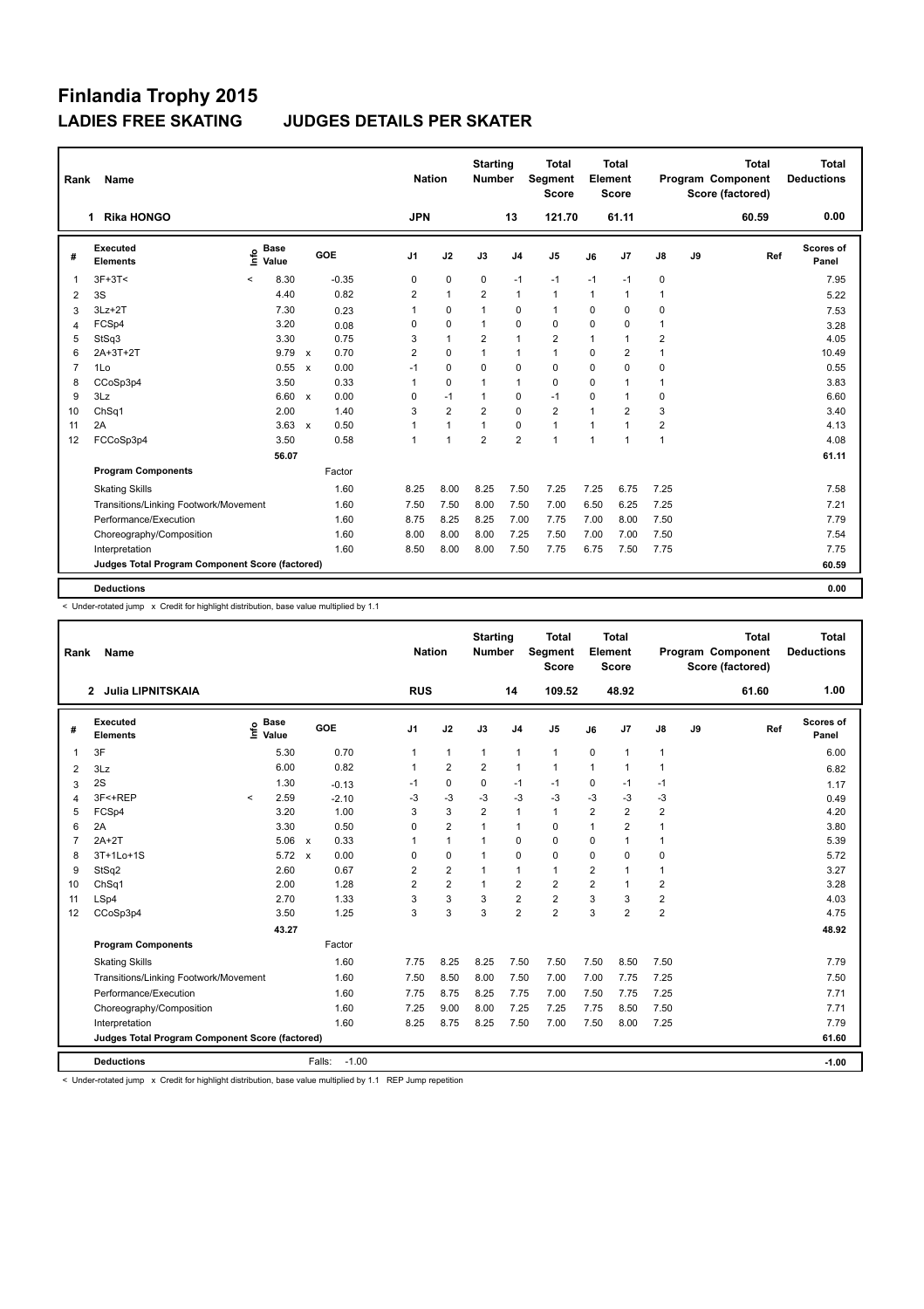| Rank           | <b>Name</b>                                     |         |                                  |              |         |                |            | <b>Nation</b>  | <b>Starting</b><br><b>Number</b> |                | <b>Total</b><br>Segment<br><b>Score</b> |                | <b>Total</b><br>Element<br><b>Score</b> |                |    | <b>Total</b><br>Program Component<br>Score (factored) |     | Total<br><b>Deductions</b> |
|----------------|-------------------------------------------------|---------|----------------------------------|--------------|---------|----------------|------------|----------------|----------------------------------|----------------|-----------------------------------------|----------------|-----------------------------------------|----------------|----|-------------------------------------------------------|-----|----------------------------|
|                | So Youn PARK<br>3                               |         |                                  |              |         |                | <b>KOR</b> |                |                                  | 12             | 108.42                                  |                | 55.40                                   |                |    | 53.02                                                 |     | 0.00                       |
| #              | <b>Executed</b><br><b>Elements</b>              |         | <b>Base</b><br>e Base<br>E Value |              | GOE     | J <sub>1</sub> |            | J2             | J3                               | J <sub>4</sub> | J5                                      | J6             | J7                                      | $\mathsf{J}8$  | J9 |                                                       | Ref | Scores of<br>Panel         |
| $\mathbf{1}$   | 3Lz                                             |         | 6.00                             |              | 0.70    | $\overline{2}$ |            | $\mathbf{1}$   | 1                                | $\mathbf{1}$   | $\mathbf{1}$                            | $\mathbf{1}$   | $\mathbf{1}$                            | $\mathbf{1}$   |    |                                                       |     | 6.70                       |
| $\overline{2}$ | $3S+2T$                                         |         | 5.70                             |              | 0.47    | $\mathbf{1}$   |            | 0              | 1                                | $\mathbf{1}$   | 1                                       | 0              | $\mathbf 0$                             | $\mathbf{1}$   |    |                                                       |     | 6.17                       |
| 3              | 3F<                                             | $\prec$ | 3.70                             |              | $-1.87$ | -3             |            | $-2$           | $-3$                             | $-2$           | $-2$                                    | $-3$           | $-3$                                    | $-3$           |    |                                                       |     | 1.83                       |
| 4              | StSq3                                           |         | 3.30                             |              | 0.42    | 1              |            | $\mathbf{1}$   | $\mathbf{1}$                     | 1              | $\mathbf{1}$                            | $\mathbf{1}$   | 0                                       | 0              |    |                                                       |     | 3.72                       |
| 5              | 3Lo                                             |         | 5.61                             | $\mathsf{x}$ | 0.58    | $\mathbf{1}$   |            | $\mathbf{1}$   | $\mathbf{1}$                     | 1              | $\overline{2}$                          | $\mathbf 0$    | $\mathbf 0$                             | 1              |    |                                                       |     | 6.19                       |
| 6              | 3Lz+2T+2Lo                                      |         | 10.01                            | $\mathsf{x}$ | 0.47    | $\mathbf{1}$   |            | $\Omega$       | $\mathbf{1}$                     | $\mathbf{1}$   | 0                                       | $-1$           | $\overline{1}$                          | 1              |    |                                                       |     | 10.48                      |
| $\overline{7}$ | 2A                                              |         | 3.63                             | $\mathsf{x}$ | 0.50    | 1              |            | $\mathbf{1}$   | $\Omega$                         | 1              | $\mathbf{1}$                            | $\mathbf{1}$   | $\overline{1}$                          | $\mathbf 1$    |    |                                                       |     | 4.13                       |
| 8              | LSp4                                            |         | 2.70                             |              | 0.58    | 1              |            | $\overline{2}$ | $\overline{2}$                   | 1              | $\mathbf{1}$                            | $\mathbf{1}$   | $\overline{1}$                          | 1              |    |                                                       |     | 3.28                       |
| 9              | ChSq1                                           |         | 2.00                             |              | 0.70    | 1              |            | $\mathbf{1}$   | $\mathbf{1}$                     | $\mathbf{1}$   | $\mathbf{1}$                            | $\mathbf{1}$   | $-1$                                    | 1              |    |                                                       |     | 2.70                       |
| 10             | 2A                                              |         | 3.63                             | $\mathsf{x}$ | 0.58    | $\overline{2}$ |            | $\overline{2}$ | $\mathbf{1}$                     | $\mathbf 0$    | $\mathbf{1}$                            | 1              | $\overline{1}$                          | $\mathbf{1}$   |    |                                                       |     | 4.21                       |
| 11             | FSSp1V                                          |         | 1.40                             |              | 0.17    | 1              |            | $\mathbf 0$    | $\mathbf{1}$                     | $\mathbf 0$    | 1                                       | $\Omega$       | $\mathbf 0$                             | $\mathbf 0$    |    |                                                       |     | 1.57                       |
| 12             | CCoSp3p4                                        |         | 3.50                             |              | 0.92    | 2              |            | $\overline{2}$ | $\overline{2}$                   | $\mathbf{1}$   | $\overline{2}$                          | $\overline{2}$ | $\overline{1}$                          | $\overline{2}$ |    |                                                       |     | 4.42                       |
|                |                                                 |         | 51.18                            |              |         |                |            |                |                                  |                |                                         |                |                                         |                |    |                                                       |     | 55.40                      |
|                | <b>Program Components</b>                       |         |                                  |              | Factor  |                |            |                |                                  |                |                                         |                |                                         |                |    |                                                       |     |                            |
|                | <b>Skating Skills</b>                           |         |                                  |              | 1.60    | 7.50           |            | 6.75           | 6.75                             | 7.00           | 6.75                                    | 6.50           | 6.00                                    | 6.50           |    |                                                       |     | 6.71                       |
|                | Transitions/Linking Footwork/Movement           |         |                                  |              | 1.60    | 6.00           |            | 5.00           | 6.50                             | 6.50           | 6.75                                    | 6.00           | 5.75                                    | 6.00           |    |                                                       |     | 6.13                       |
|                | Performance/Execution                           |         |                                  |              | 1.60    | 7.50           |            | 6.75           | 7.00                             | 7.25           | 7.00                                    | 6.75           | 7.00                                    | 6.50           |    |                                                       |     | 6.96                       |
|                | Choreography/Composition                        |         |                                  |              | 1.60    | 6.50           |            | 6.50           | 6.75                             | 6.50           | 6.75                                    | 6.50           | 6.75                                    | 6.25           |    |                                                       |     | 6.58                       |
|                | Interpretation                                  |         |                                  |              | 1.60    | 7.00           |            | 6.75           | 7.00                             | 7.00           | 6.75                                    | 6.50           | 6.50                                    | 6.00           |    |                                                       |     | 6.75                       |
|                | Judges Total Program Component Score (factored) |         |                                  |              |         |                |            |                |                                  |                |                                         |                |                                         |                |    |                                                       |     | 53.02                      |
|                | <b>Deductions</b>                               |         |                                  |              |         |                |            |                |                                  |                |                                         |                |                                         |                |    |                                                       |     | 0.00                       |

< Under-rotated jump x Credit for highlight distribution, base value multiplied by 1.1

| Rank           | Name                                            |                                  |       |                           |         |                | <b>Nation</b>  | <b>Starting</b><br><b>Number</b> |                | <b>Total</b><br>Segment<br><b>Score</b> |              | <b>Total</b><br>Element<br><b>Score</b> |               |    | <b>Total</b><br>Program Component<br>Score (factored) | <b>Total</b><br><b>Deductions</b> |
|----------------|-------------------------------------------------|----------------------------------|-------|---------------------------|---------|----------------|----------------|----------------------------------|----------------|-----------------------------------------|--------------|-----------------------------------------|---------------|----|-------------------------------------------------------|-----------------------------------|
|                | 4 Joshi HELGESSON                               |                                  |       |                           |         | <b>SWE</b>     |                |                                  | 11             | 107.59                                  |              | 56.32                                   |               |    | 51.27                                                 | 0.00                              |
| #              | Executed<br><b>Elements</b>                     | <b>Base</b><br>e Base<br>E Value |       | GOE                       |         | J <sub>1</sub> | J2             | J3                               | J <sub>4</sub> | J <sub>5</sub>                          | J6           | J7                                      | $\mathsf{J}8$ | J9 | Ref                                                   | Scores of<br>Panel                |
| 1              | 3Lz+2T+2Lo                                      |                                  | 9.10  |                           | 0.47    | 1              | $\mathbf 0$    | $\mathbf{1}$                     | $\mathbf 0$    | $\mathbf{1}$                            | $\mathbf{1}$ | 0                                       | 1             |    |                                                       | 9.57                              |
| 2              | 3F                                              |                                  | 5.30  |                           | 0.23    |                | $\Omega$       | $\Omega$                         | $\mathbf{1}$   | $\Omega$                                | $\Omega$     | 1                                       | 0             |    |                                                       | 5.53                              |
| 3              | $3T+2T$                                         |                                  | 5.60  |                           | 0.58    |                | 1              | 0                                | $\mathbf 1$    | $\mathbf{1}$                            | 1            | 0                                       | 1             |    |                                                       | 6.18                              |
| 4              | FCCoSp3p4                                       |                                  | 3.50  |                           | 0.42    |                | $\mathbf{1}$   | $\mathbf{1}$                     | $\mathbf 0$    | $\mathbf{1}$                            | 1            | $\Omega$                                | $\mathbf{1}$  |    |                                                       | 3.92                              |
| 5              | 3Lz                                             | $\prec$                          | 4.20  |                           | $-0.47$ | 0              | $-1$           | $\mathbf 0$                      | $-1$           | $-1$                                    | $-1$         | $-1$                                    | $\mathbf 0$   |    |                                                       | 3.73                              |
| 6              | 3Lo                                             |                                  | 5.61  | $\mathsf{x}$              | 0.12    | 0              | $\mathbf 0$    | $\Omega$                         | $\mathbf 0$    | $\mathbf{1}$                            | 1            | $\mathbf 0$                             | $\mathbf 0$   |    |                                                       | 5.73                              |
| $\overline{7}$ | 2S+2A+SEQ                                       |                                  | 4.05  | $\boldsymbol{\mathsf{x}}$ | 0.00    | 0              | $\mathbf 0$    | 0                                | 0              | $\mathbf 0$                             | 0            | $\Omega$                                | $\mathbf{1}$  |    |                                                       | 4.05                              |
| 8              | ChSq1                                           |                                  | 2.00  |                           | 0.35    |                | 1              |                                  | $\mathbf 0$    | 0                                       | 0            | $\mathbf 0$                             | 1             |    |                                                       | 2.35                              |
| 9              | CSp4                                            |                                  | 2.60  |                           | 0.33    | 0              | $\mathbf{1}$   |                                  | $\mathbf 0$    | $\mathbf{1}$                            | 1            | 1                                       | 0             |    |                                                       | 2.93                              |
| 10             | 3T                                              |                                  | 4.73  | $\mathbf{x}$              | 0.47    |                | $\mathbf 0$    | 1                                | $\mathbf 0$    | $\mathbf{1}$                            | 0            | 1                                       | $\mathbf{1}$  |    |                                                       | 5.20                              |
| 11             | StSq3                                           |                                  | 3.30  |                           | 0.50    | $\overline{2}$ | $\overline{2}$ | 1                                | $\Omega$       | $\mathbf{1}$                            | 1            | $\Omega$                                | $\mathbf{1}$  |    |                                                       | 3.80                              |
| 12             | CCoSp3p3                                        |                                  | 3.00  |                           | 0.33    | $\overline{1}$ | 1              | $\overline{1}$                   | $\Omega$       | $\mathbf{1}$                            | $\Omega$     | 1                                       | $\Omega$      |    |                                                       | 3.33                              |
|                |                                                 |                                  | 52.99 |                           |         |                |                |                                  |                |                                         |              |                                         |               |    |                                                       | 56.32                             |
|                | <b>Program Components</b>                       |                                  |       |                           | Factor  |                |                |                                  |                |                                         |              |                                         |               |    |                                                       |                                   |
|                | <b>Skating Skills</b>                           |                                  |       |                           | 1.60    | 7.25           | 7.00           | 6.75                             | 5.25           | 6.00                                    | 7.00         | 6.00                                    | 6.75          |    |                                                       | 6.58                              |
|                | Transitions/Linking Footwork/Movement           |                                  |       |                           | 1.60    | 6.00           | 6.50           | 6.25                             | 4.75           | 6.00                                    | 6.25         | 6.25                                    | 6.50          |    |                                                       | 6.21                              |
|                | Performance/Execution                           |                                  |       |                           | 1.60    | 7.00           | 7.25           | 6.75                             | 6.00           | 6.25                                    | 7.00         | 6.50                                    | 6.50          |    |                                                       | 6.67                              |
|                | Choreography/Composition                        |                                  |       |                           | 1.60    | 5.75           | 7.50           | 6.50                             | 5.50           | 6.00                                    | 6.75         | 6.25                                    | 6.25          |    |                                                       | 6.25                              |
|                | Interpretation                                  |                                  |       |                           | 1.60    | 6.50           | 7.25           | 6.50                             | 5.75           | 6.00                                    | 6.75         | 6.00                                    | 6.25          |    |                                                       | 6.33                              |
|                | Judges Total Program Component Score (factored) |                                  |       |                           |         |                |                |                                  |                |                                         |              |                                         |               |    |                                                       | 51.27                             |
|                |                                                 |                                  |       |                           |         |                |                |                                  |                |                                         |              |                                         |               |    |                                                       |                                   |
|                | <b>Deductions</b>                               |                                  |       |                           |         |                |                |                                  |                |                                         |              |                                         |               |    |                                                       | 0.00                              |

< Under-rotated jump x Credit for highlight distribution, base value multiplied by 1.1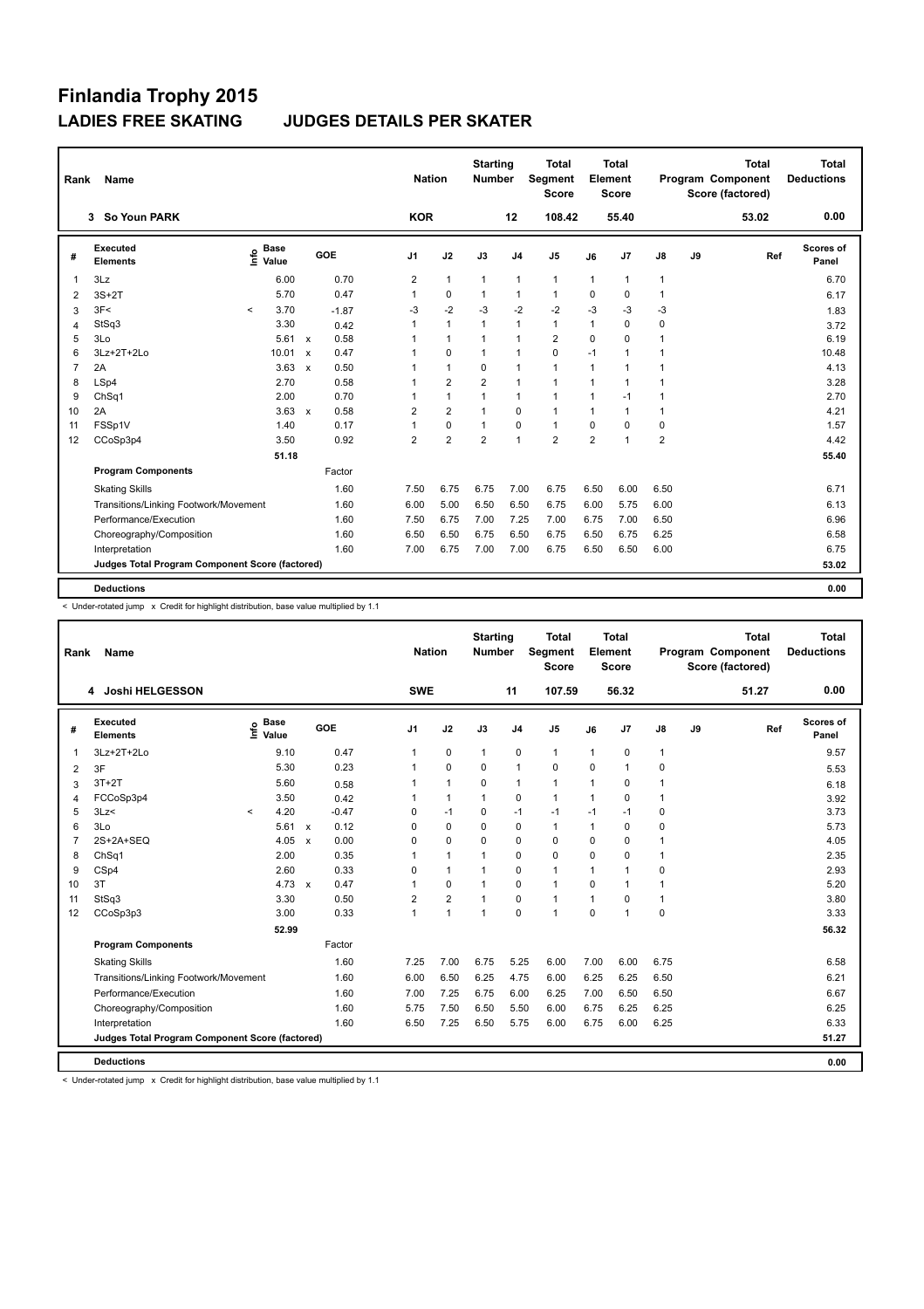| Rank           | Name                                            |      |                      |              |         | <b>Nation</b>  |                | <b>Starting</b><br><b>Number</b> |                | <b>Total</b><br>Segment<br><b>Score</b> |                | <b>Total</b><br>Element<br><b>Score</b> |                |    | <b>Total</b><br>Program Component<br>Score (factored) | Total<br><b>Deductions</b> |
|----------------|-------------------------------------------------|------|----------------------|--------------|---------|----------------|----------------|----------------------------------|----------------|-----------------------------------------|----------------|-----------------------------------------|----------------|----|-------------------------------------------------------|----------------------------|
|                | <b>Viveca LINDFORS</b><br>5                     |      |                      |              |         | <b>FIN</b>     |                |                                  | 10             | 99.98                                   |                | 54.36                                   |                |    | 45.62                                                 | 0.00                       |
| #              | Executed<br><b>Elements</b>                     | lnfo | <b>Base</b><br>Value |              | GOE     | J <sub>1</sub> | J2             | J3                               | J <sub>4</sub> | J <sub>5</sub>                          | J6             | J7                                      | J8             | J9 | Ref                                                   | Scores of<br>Panel         |
|                | $3T+3T$                                         |      | 8.60                 |              | $-0.70$ | $-1$           | $-1$           | $-2$                             | $-2$           | $-1$                                    | $\Omega$       | 0                                       | $-1$           |    |                                                       | 7.90                       |
| 2              | $3Lz + 2T$                                      |      | 7.30                 |              | 0.70    | $\mathbf{1}$   | $\mathbf{1}$   | $\mathbf{1}$                     | $\mathbf{1}$   | 1                                       | $\mathbf{1}$   | $\blacktriangleleft$                    | $\mathbf{1}$   |    |                                                       | 8.00                       |
| 3              | 3Fe                                             | e    | 3.70                 |              | $-0.82$ | -1             | $-1$           | $-2$                             | $-1$           | $-1$                                    | $-2$           | $-1$                                    | $-1$           |    |                                                       | 2.88                       |
| $\overline{4}$ | FCSp4                                           |      | 3.20                 |              | 0.42    | 0              | $\mathbf{1}$   | $\mathbf{1}$                     | 0              | $\mathbf{1}$                            | $\mathbf{1}$   | $\mathbf{1}$                            | $\mathbf{1}$   |    |                                                       | 3.62                       |
| 5              | 3Lz                                             |      | 6.00                 |              | $-1.17$ | $-2$           | $-1$           | $-1$                             | $-1$           | $-2$                                    | $-2$           | $-2$                                    | $-2$           |    |                                                       | 4.83                       |
| 6              | 2A+1Lo+2F                                       |      | 5.70                 |              | $-0.33$ | $-1$           | $-1$           | $-1$                             | 0              | $-1$                                    | $\Omega$       | $-1$                                    | $\mathbf 0$    |    |                                                       | 5.37                       |
| 7              | LSp4                                            |      | 2.70                 |              | 0.75    | $\overline{2}$ | $\overline{2}$ | $\mathbf{1}$                     | $\mathbf{1}$   | $\overline{2}$                          | $\overline{2}$ | $\blacktriangleleft$                    | $\mathbf{1}$   |    |                                                       | 3.45                       |
| 8              | StSq2                                           |      | 2.60                 |              | 0.00    | $\Omega$       | $\mathbf 0$    | $\Omega$                         | $\Omega$       | 0                                       | $\overline{1}$ | 0                                       | 0              |    |                                                       | 2.60                       |
| 9              | 3S                                              |      | 4.84                 | $\mathsf{x}$ | 0.82    | 0              | $\mathbf{1}$   | $\mathbf{1}$                     | $\Omega$       | 2                                       | $\mathbf 1$    | $\overline{2}$                          | 2              |    |                                                       | 5.66                       |
| 10             | 2A                                              |      | 3.63                 | $\mathbf{x}$ | 0.17    | $\mathbf{1}$   | $\mathbf 0$    | $\mathbf{1}$                     | $\Omega$       | 0                                       | $\Omega$       | 0                                       | $\mathbf{1}$   |    |                                                       | 3.80                       |
| 11             | ChSq1                                           |      | 2.00                 |              | 0.00    | $\Omega$       | 0              | $\overline{1}$                   | $\Omega$       | 0                                       | $\Omega$       | $\Omega$                                | $\pmb{0}$      |    |                                                       | 2.00                       |
| 12             | CCoSp3p4                                        |      | 3.50                 |              | 0.75    | $\overline{2}$ | $\overline{2}$ | $\overline{2}$                   | $\mathbf{1}$   | $\mathbf{1}$                            | $\overline{1}$ | $\overline{1}$                          | $\overline{2}$ |    |                                                       | 4.25                       |
|                |                                                 |      | 53.77                |              |         |                |                |                                  |                |                                         |                |                                         |                |    |                                                       | 54.36                      |
|                | <b>Program Components</b>                       |      |                      |              | Factor  |                |                |                                  |                |                                         |                |                                         |                |    |                                                       |                            |
|                | <b>Skating Skills</b>                           |      |                      |              | 1.60    | 6.25           | 5.75           | 5.75                             | 5.75           | 5.75                                    | 6.25           | 5.75                                    | 6.50           |    |                                                       | 5.92                       |
|                | Transitions/Linking Footwork/Movement           |      |                      |              | 1.60    | 5.75           | 5.25           | 5.25                             | 5.50           | 5.50                                    | 5.75           | 6.00                                    | 5.50           |    |                                                       | 5.54                       |
|                | Performance/Execution                           |      |                      |              | 1.60    | 6.25           | 5.50           | 5.75                             | 5.25           | 5.75                                    | 6.00           | 4.25                                    | 6.00           |    |                                                       | 5.71                       |
|                | Choreography/Composition                        |      |                      |              | 1.60    | 6.00           | 5.25           | 6.00                             | 5.75           | 5.50                                    | 6.00           | 6.25                                    | 6.00           |    |                                                       | 5.88                       |
|                | Interpretation                                  |      |                      |              | 1.60    | 5.25           | 5.50           | 5.50                             | 5.00           | 5.75                                    | 5.75           | 5.00                                    | 6.25           |    |                                                       | 5.46                       |
|                | Judges Total Program Component Score (factored) |      |                      |              |         |                |                |                                  |                |                                         |                |                                         |                |    |                                                       | 45.62                      |
|                | <b>Deductions</b>                               |      |                      |              |         |                |                |                                  |                |                                         |                |                                         |                |    |                                                       | 0.00                       |

x Credit for highlight distribution, base value multiplied by 1.1 e Wrong edge

| Rank           | <b>Name</b>                                     |              |                      |                           |         | <b>Nation</b>        |                | <b>Starting</b><br><b>Number</b> |                | <b>Total</b><br>Segment<br><b>Score</b> |              | <b>Total</b><br>Element<br><b>Score</b> |                         |    | <b>Total</b><br>Program Component<br>Score (factored) | <b>Total</b><br><b>Deductions</b> |
|----------------|-------------------------------------------------|--------------|----------------------|---------------------------|---------|----------------------|----------------|----------------------------------|----------------|-----------------------------------------|--------------|-----------------------------------------|-------------------------|----|-------------------------------------------------------|-----------------------------------|
|                | <b>Hannah MILLER</b><br>6                       |              |                      |                           |         | <b>USA</b>           |                |                                  | 16             | 95.64                                   |              | 44.04                                   |                         |    | 54.60                                                 | 3.00                              |
| #              | Executed<br><b>Elements</b>                     | ۴ů           | <b>Base</b><br>Value |                           | GOE     | J <sub>1</sub>       | J2             | J3                               | J <sub>4</sub> | J <sub>5</sub>                          | J6           | J7                                      | J8                      | J9 | Ref                                                   | Scores of<br>Panel                |
| 1              | 3F+1Lo+3S<                                      | $\,<\,$      | 8.90                 |                           | $-1.28$ | $-2$                 | $-1$           | $-2$                             | $-1$           | $-2$                                    | $-2$         | $-2$                                    | $-3$                    |    |                                                       | 7.62                              |
| 2              | $2A+3T<$                                        | $\,<\,$      | 6.30                 |                           | $-0.50$ | $-1$                 | $-1$           | $-1$                             | $-1$           | $-1$                                    | $-1$         | $-1$                                    | $-1$                    |    |                                                       | 5.80                              |
| 3              | 3Lze                                            | e            | 4.20                 |                           | $-2.10$ | -3                   | $-3$           | $-3$                             | $-3$           | $-3$                                    | $-3$         | $-3$                                    | $-3$                    |    |                                                       | 2.10                              |
| 4              | FCSp4                                           |              | 3.20                 |                           | 0.50    | 2                    | $\mathbf{1}$   | $\mathbf{1}$                     | $\mathbf{1}$   | $\mathbf{1}$                            | 1            | 1                                       | $\mathbf{1}$            |    |                                                       | 3.70                              |
| 5              | LSp3                                            |              | 2.40                 |                           | 0.33    | 0                    | $\mathbf 0$    | $\overline{2}$                   | $\mathbf{1}$   | 1                                       | 1            | 0                                       | 1                       |    |                                                       | 2.73                              |
| 6              | $3Lz<+2T$                                       |              | 6.05                 | $\mathsf{x}$              | $-1.17$ | $-2$                 | $-2$           | $-2$                             | $-1$           | $-1$                                    | $-3$         | $-1$                                    | $-2$                    |    |                                                       | 4.88                              |
| $\overline{7}$ | 3Lo<                                            | $\prec$      | 3.96                 | $\boldsymbol{\mathsf{x}}$ | $-1.75$ | $-3$                 | $-2$           | $-3$                             | -3             | $-1$                                    | $-3$         | $-2$                                    | $-2$                    |    |                                                       | 2.21                              |
| 8              | StSq3                                           |              | 3.30                 |                           | 1.00    | 2                    | $\overline{2}$ | $\overline{2}$                   | $\overline{2}$ | $\overline{2}$                          | $\mathbf{1}$ | 2                                       | $\overline{\mathbf{c}}$ |    |                                                       | 4.30                              |
| 9              | 3F<                                             | $\checkmark$ | 4.07                 | $\mathsf{x}$              | $-2.10$ | $-3$                 | $-3$           | -3                               | $-3$           | $-3$                                    | $-3$         | $-3$                                    | -3                      |    |                                                       | 1.97                              |
| 10             | ChSq1                                           |              | 2.00                 |                           | 0.70    | 1                    | $\mathbf{1}$   | $\overline{2}$                   | $\mathbf{1}$   | $\Omega$                                | $\mathbf{1}$ | 1                                       | $\mathbf{1}$            |    |                                                       | 2.70                              |
| 11             | 2A<                                             | $\prec$      | 2.53                 | $\mathbf{x}$              | $-0.50$ | $-1$                 | $-1$           | $-1$                             | $-1$           | $-1$                                    | $-1$         | $-1$                                    | $-1$                    |    |                                                       | 2.03                              |
| 12             | CCoSp3p4                                        |              | 3.50                 |                           | 0.50    | $\blacktriangleleft$ | 1              | 1                                | $\overline{1}$ | $\overline{2}$                          | $\mathbf{1}$ | -1                                      | 1                       |    |                                                       | 4.00                              |
|                |                                                 |              | 50.41                |                           |         |                      |                |                                  |                |                                         |              |                                         |                         |    |                                                       | 44.04                             |
|                | <b>Program Components</b>                       |              |                      |                           | Factor  |                      |                |                                  |                |                                         |              |                                         |                         |    |                                                       |                                   |
|                | <b>Skating Skills</b>                           |              |                      |                           | 1.60    | 7.25                 | 6.75           | 7.00                             | 7.00           | 7.75                                    | 6.00         | 7.75                                    | 6.50                    |    |                                                       | 7.04                              |
|                | Transitions/Linking Footwork/Movement           |              |                      |                           | 1.60    | 6.50                 | 6.75           | 6.75                             | 7.00           | 7.50                                    | 6.00         | 7.25                                    | 6.00                    |    |                                                       | 6.71                              |
|                | Performance/Execution                           |              |                      |                           | 1.60    | 6.00                 | 6.75           | 6.75                             | 6.50           | 7.00                                    | 6.50         | 7.25                                    | 6.00                    |    |                                                       | 6.58                              |
|                | Choreography/Composition                        |              |                      |                           | 1.60    | 6.50                 | 7.00           | 7.25                             | 7.00           | 7.25                                    | 6.50         | 6.75                                    | 6.50                    |    |                                                       | 6.83                              |
|                | Interpretation                                  |              |                      |                           | 1.60    | 6.75                 | 7.00           | 7.25                             | 7.25           | 7.25                                    | 6.25         | 7.00                                    | 6.50                    |    |                                                       | 6.96                              |
|                | Judges Total Program Component Score (factored) |              |                      |                           |         |                      |                |                                  |                |                                         |              |                                         |                         |    |                                                       | 54.60                             |
|                | <b>Deductions</b>                               |              | Time violation:      |                           | $-1.00$ |                      |                |                                  |                | $-2.00$<br>Falls:                       |              |                                         |                         |    |                                                       | $-3.00$                           |

< Under-rotated jump x Credit for highlight distribution, base value multiplied by 1.1 e Wrong edge ! Not clear edge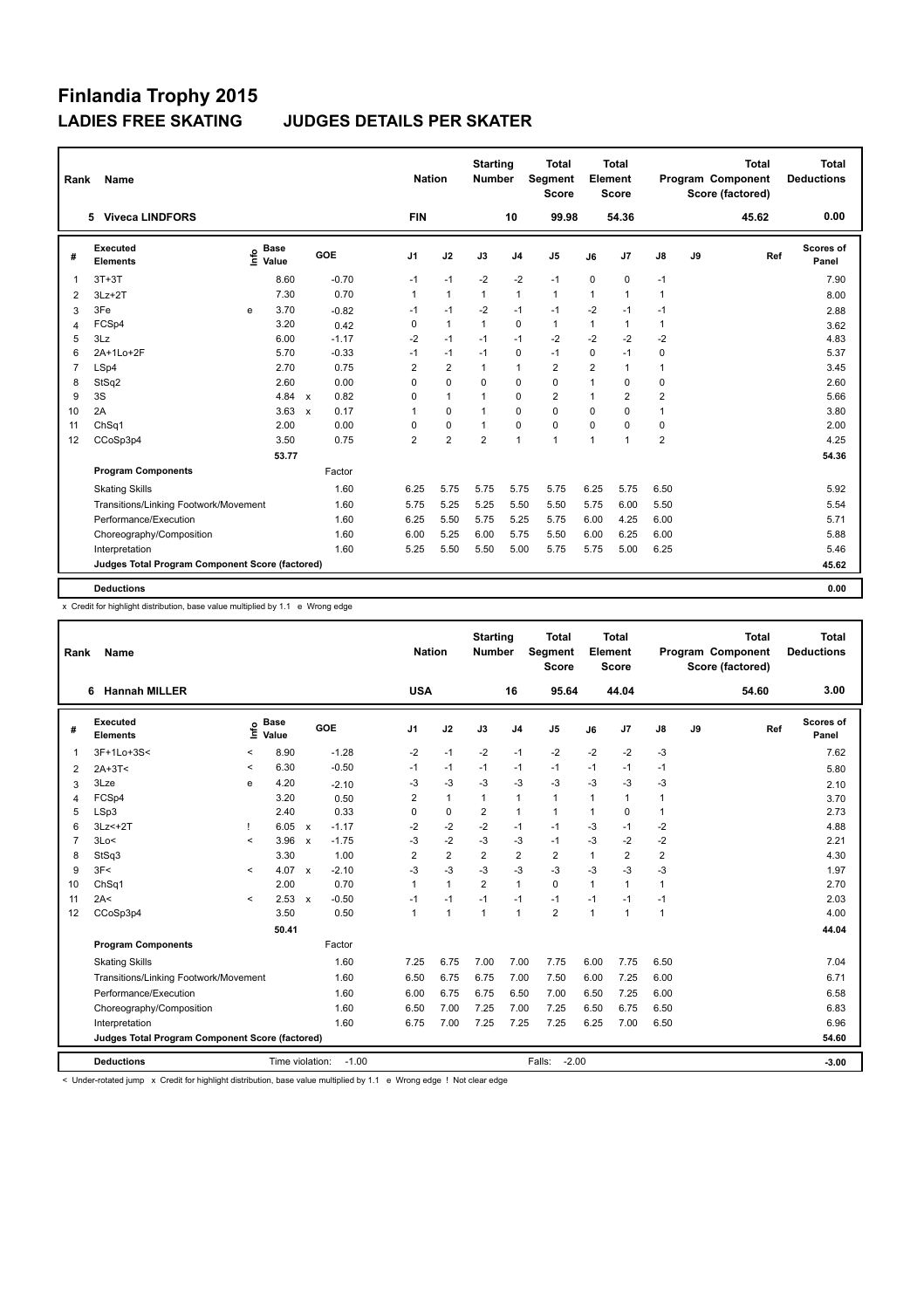| Rank           | Name                                            |                                  |                                      |                     | <b>Nation</b>  |              | <b>Starting</b><br><b>Number</b> |                | <b>Total</b><br>Segment<br><b>Score</b> |              | <b>Total</b><br>Element<br><b>Score</b> |               |    | Total<br>Program Component<br>Score (factored) | Total<br><b>Deductions</b> |
|----------------|-------------------------------------------------|----------------------------------|--------------------------------------|---------------------|----------------|--------------|----------------------------------|----------------|-----------------------------------------|--------------|-----------------------------------------|---------------|----|------------------------------------------------|----------------------------|
|                | <b>Emmi PELTONEN</b><br>7                       |                                  |                                      |                     | <b>FIN</b>     |              |                                  | 3              | 91.64                                   |              | 46.99                                   |               |    | 44.65                                          | 0.00                       |
| #              | <b>Executed</b><br><b>Elements</b>              | <b>Base</b><br>e Base<br>E Value | GOE                                  | J <sub>1</sub>      |                | J2           | J3                               | J <sub>4</sub> | J <sub>5</sub>                          | J6           | J7                                      | $\mathsf{J}8$ | J9 | Ref                                            | <b>Scores of</b><br>Panel  |
| $\overline{1}$ | $3T+2T$                                         | 5.60                             |                                      | 0.70                | 1              | $\mathbf{1}$ | $\mathbf{1}$                     | $\mathbf{1}$   | 2                                       | $\mathbf{1}$ | $\mathbf 0$                             | 1             |    |                                                | 6.30                       |
| $\overline{2}$ | 2A+1Lo+3S                                       | 8.20                             |                                      | 0.70                | $\overline{2}$ | $\mathbf{1}$ | $\mathbf{1}$                     | 1              | $\mathbf{1}$                            | 1            | $\mathbf{1}$                            | 1             |    |                                                | 8.90                       |
| 3              | $2Lo+2T$                                        | 3.10                             |                                      | 0.00<br>1           |                | $\Omega$     | 0                                | 0              | 0                                       | $\Omega$     | $\mathbf 0$                             | 0             |    |                                                | 3.10                       |
| $\overline{4}$ | 3Lo                                             | 5.10                             |                                      | 0.70<br>1           |                | 1            | 0                                | 1              | $\mathbf{1}$                            | 1            | $\mathbf{1}$                            | 1             |    |                                                | 5.80                       |
| 5              | FSSp4                                           | 3.00                             |                                      | 0.17<br>$\mathbf 0$ |                | $\mathbf{1}$ | 1                                | 0              | $\mathbf{1}$                            | $\mathbf 0$  | $\mathbf 0$                             | 0             |    |                                                | 3.17                       |
| 6              | 2F                                              | 1.90                             |                                      | 0.15                | 1              | $\Omega$     | $\mathbf{1}$                     | 0              | $\mathbf{1}$                            | $\Omega$     | $\Omega$                                | $\mathbf{1}$  |    |                                                | 2.05                       |
| $\overline{7}$ | 3S                                              | 4.84                             | $-1.40$<br>$\boldsymbol{\mathsf{x}}$ |                     | $-2$           | $-2$         | $-2$                             | $-1$           | $-2$                                    | $-2$         | $-2$                                    | $-2$          |    |                                                | 3.44                       |
| 8              | LSp3                                            | 2.40                             | $-0.25$                              |                     | 0              | $-1$         | $-1$                             | 0              | $-1$                                    | $-1$         | $-1$                                    | $-1$          |    |                                                | 2.15                       |
| 9              | StSq2                                           | 2.60                             |                                      | 0.42<br>$\Omega$    |                | $\mathbf 0$  | 1                                | 1              | $\mathbf{1}$                            | 1            | $\overline{1}$                          | $\mathbf{1}$  |    |                                                | 3.02                       |
| 10             | 2A                                              | 3.63                             | $\boldsymbol{\mathsf{x}}$            | 0.50<br>1           |                | $\mathbf{1}$ | 1                                | 1              | $\overline{1}$                          | 1            | $\mathbf 0$                             | $\mathbf{1}$  |    |                                                | 4.13                       |
| 11             | ChSq1                                           | 2.00                             |                                      | 0.23<br>$\Omega$    |                | $\mathbf{1}$ | $\overline{1}$                   | 0              | $\mathbf 0$                             | $\Omega$     | 1                                       | $\mathbf 0$   |    |                                                | 2.23                       |
| 12             | CCoSp3p3                                        | 3.00                             | $-0.30$                              | $-1$                |                | $-1$         | $-1$                             | $-1$           | $-1$                                    | $\Omega$     | $-1$                                    | $-1$          |    |                                                | 2.70                       |
|                |                                                 | 45.37                            |                                      |                     |                |              |                                  |                |                                         |              |                                         |               |    |                                                | 46.99                      |
|                | <b>Program Components</b>                       |                                  | Factor                               |                     |                |              |                                  |                |                                         |              |                                         |               |    |                                                |                            |
|                | <b>Skating Skills</b>                           |                                  |                                      | 1.60                | 5.75           | 5.50         | 5.50                             | 6.00           | 6.00                                    | 5.50         | 6.00                                    | 6.00          |    |                                                | 5.79                       |
|                | Transitions/Linking Footwork/Movement           |                                  |                                      | 1.60                | 6.25           | 5.25         | 5.00                             | 5.25           | 6.00                                    | 5.00         | 5.25                                    | 5.00          |    |                                                | 5.29                       |
|                | Performance/Execution                           |                                  |                                      | 1.60                | 6.75           | 5.50         | 5.50                             | 5.50           | 6.50                                    | 5.50         | 5.75                                    | 5.75          |    |                                                | 5.75                       |
|                | Choreography/Composition                        |                                  |                                      | 1.60                | 6.50           | 5.75         | 5.25                             | 5.25           | 6.00                                    | 5.50         | 5.50                                    | 5.50          |    |                                                | 5.58                       |
|                | Interpretation                                  |                                  |                                      | 1.60                | 5.50           | 5.50         | 5.50                             | 5.50           | 6.00                                    | 5.25         | 5.50                                    | 5.50          |    |                                                | 5.50                       |
|                | Judges Total Program Component Score (factored) |                                  |                                      |                     |                |              |                                  |                |                                         |              |                                         |               |    |                                                | 44.65                      |
|                | <b>Deductions</b>                               |                                  |                                      |                     |                |              |                                  |                |                                         |              |                                         |               |    |                                                | 0.00                       |

x Credit for highlight distribution, base value multiplied by 1.1

| Rank           | <b>Name</b>                                     |                                  |                      | <b>Nation</b>        |              | <b>Starting</b><br><b>Number</b> |                | <b>Total</b><br><b>Segment</b><br><b>Score</b> |      | <b>Total</b><br>Element<br><b>Score</b> |              |    | <b>Total</b><br>Program Component<br>Score (factored) | <b>Total</b><br><b>Deductions</b> |
|----------------|-------------------------------------------------|----------------------------------|----------------------|----------------------|--------------|----------------------------------|----------------|------------------------------------------------|------|-----------------------------------------|--------------|----|-------------------------------------------------------|-----------------------------------|
|                | Eliska BREZINOVA<br>8                           |                                  |                      | <b>CZE</b>           |              |                                  | 1              | 89.56                                          |      | 51.22                                   |              |    | 39.34                                                 | 1.00                              |
| #              | Executed<br><b>Elements</b>                     | <b>Base</b><br>e Base<br>E Value | GOE                  | J1                   | J2           | J3                               | J <sub>4</sub> | J5                                             | J6   | J7                                      | J8           | J9 | Ref                                                   | Scores of<br>Panel                |
| 1              | 3S+2A+SEQ                                       | 6.16                             | 0.58                 | $\blacktriangleleft$ | $\mathbf{1}$ | $\mathbf 0$                      | 1              | $\mathbf{1}$                                   | 1    | $-1$                                    | $\mathbf{1}$ |    |                                                       | 6.74                              |
| 2              | 3Lz                                             | 6.00                             | $-2.10$              | $-3$                 | $-3$         | $-3$                             | $-3$           | $-3$                                           | $-3$ | $-3$                                    | $-3$         |    |                                                       | 3.90                              |
| 3              | 3Lo                                             | 5.10                             | $-1.40$              | $-1$                 | $-2$         | $-2$                             | $-2$           | $-2$                                           | $-2$ | $-2$                                    | $-2$         |    |                                                       | 3.70                              |
| 4              | FCSSp4                                          | 3.00                             | 0.25                 |                      | $\Omega$     | $-1$                             | $\mathbf{1}$   | $\mathbf{1}$                                   | 0    | 0                                       | $\mathbf{1}$ |    |                                                       | 3.25                              |
| 5              | 3T                                              | 4.30                             | 0.00                 | 0                    | $\mathbf 0$  | 0                                | 0              | $\mathbf{1}$                                   | 0    | 0                                       | 0            |    |                                                       | 4.30                              |
| 6              | StSq3                                           | 3.30                             | 0.08                 | 0                    | 1            | 0                                | $\mathbf 0$    | $\mathbf 0$                                    | 1    | 0                                       | 0            |    |                                                       | 3.38                              |
| $\overline{7}$ | $3T+2T$                                         | $6.16 \times$                    | 0.70                 |                      | 1            | $\mathbf{1}$                     | $\mathbf{1}$   | 1                                              | 1    | 1                                       | 1            |    |                                                       | 6.86                              |
| 8              | $3S+2T$                                         | 6.27                             | 0.00<br>$\mathsf{x}$ |                      | $-1$         | $\Omega$                         | $\mathbf 0$    | $\mathbf 0$                                    | 0    | 0                                       | 0            |    |                                                       | 6.27                              |
| 9              | ChSq1                                           | 2.00                             | 0.58                 |                      | $\mathbf{1}$ | 0                                | $\mathbf{1}$   | $\Omega$                                       | 1    | $\blacktriangleleft$                    | $\mathbf{1}$ |    |                                                       | 2.58                              |
| 10             | CCoSp3p3                                        | 3.00                             | 0.00                 | 0                    | $\Omega$     | $\mathbf{1}$                     | $\Omega$       | $\Omega$                                       | 0    | $-1$                                    | 0            |    |                                                       | 3.00                              |
| 11             | 2A                                              | $3.63 \times$                    | 0.08                 | $\Omega$             | $\Omega$     | $\mathbf{1}$                     | $\mathbf 0$    | $\mathbf 0$                                    | 0    | $\Omega$                                | 1            |    |                                                       | 3.71                              |
| 12             | FCCoSp3p4                                       | 3.50                             | 0.03                 | $\Omega$             | $-1$         | $\mathbf{1}$                     | $-1$           | $\Omega$                                       | 0    | 1                                       | 0            |    |                                                       | 3.53                              |
|                |                                                 | 52.42                            |                      |                      |              |                                  |                |                                                |      |                                         |              |    |                                                       | 51.22                             |
|                | <b>Program Components</b>                       |                                  | Factor               |                      |              |                                  |                |                                                |      |                                         |              |    |                                                       |                                   |
|                | <b>Skating Skills</b>                           |                                  | 1.60                 | 5.25                 | 5.50         | 4.75                             | 5.25           | 5.00                                           | 5.50 | 5.75                                    | 5.50         |    |                                                       | 5.33                              |
|                | Transitions/Linking Footwork/Movement           |                                  | 1.60                 | 4.25                 | 4.50         | 4.25                             | 4.75           | 4.50                                           | 4.50 | 4.25                                    | 4.75         |    |                                                       | 4.46                              |
|                | Performance/Execution                           |                                  | 1.60                 | 5.00                 | 5.00         | 4.50                             | 5.00           | 4.75                                           | 5.50 | 5.50                                    | 5.50         |    |                                                       | 5.13                              |
|                | Choreography/Composition                        |                                  | 1.60                 | 3.75                 | 4.75         | 4.50                             | 5.25           | 4.00                                           | 5.25 | 5.75                                    | 5.25         |    |                                                       | 4.83                              |
|                | Interpretation                                  |                                  | 1.60                 | 4.00                 | 5.00         | 4.75                             | 4.75           | 4.00                                           | 5.25 | 5.25                                    | 5.50         |    |                                                       | 4.83                              |
|                | Judges Total Program Component Score (factored) |                                  |                      |                      |              |                                  |                |                                                |      |                                         |              |    |                                                       | 39.34                             |
|                | <b>Deductions</b>                               |                                  | Falls:<br>$-1.00$    |                      |              |                                  |                |                                                |      |                                         |              |    |                                                       | $-1.00$                           |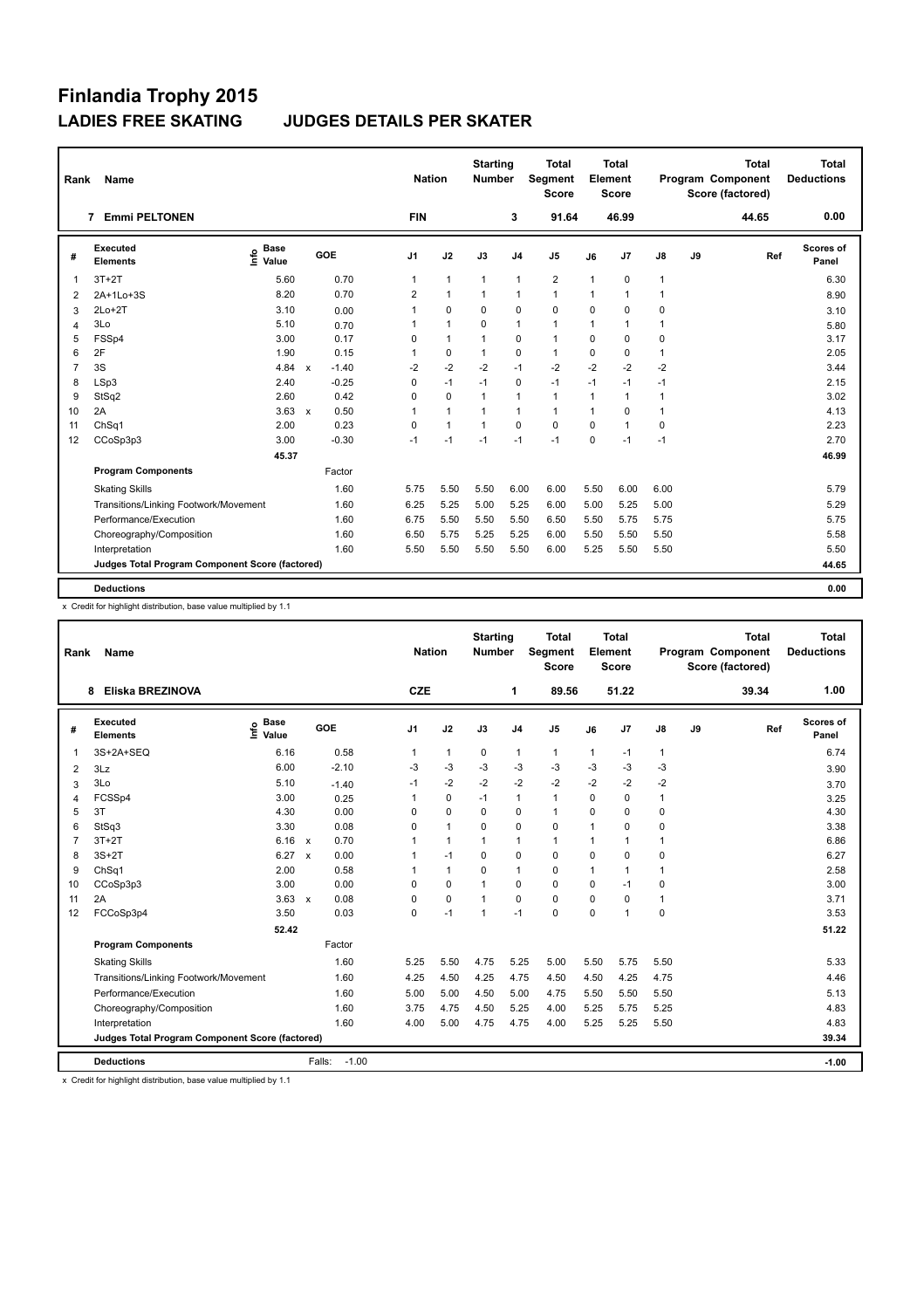| Rank           | <b>Name</b>                                     |                                  |                         | <b>Nation</b>  |          | <b>Starting</b><br><b>Number</b> |                | <b>Total</b><br>Segment<br><b>Score</b> |              | Total<br>Element<br><b>Score</b> |               |    | <b>Total</b><br>Program Component<br>Score (factored) | Total<br><b>Deductions</b> |
|----------------|-------------------------------------------------|----------------------------------|-------------------------|----------------|----------|----------------------------------|----------------|-----------------------------------------|--------------|----------------------------------|---------------|----|-------------------------------------------------------|----------------------------|
|                | <b>Tanja ODERMATT</b><br>9                      |                                  |                         | SUI            |          |                                  | $\overline{2}$ | 89.17                                   |              | 49.74                            |               |    | 39.43                                                 | 0.00                       |
| #              | Executed<br><b>Elements</b>                     | <b>Base</b><br>e Base<br>⊆ Value | GOE                     | J <sub>1</sub> | J2       | J3                               | J <sub>4</sub> | J <sub>5</sub>                          | J6           | J7                               | $\mathsf{J}8$ | J9 | Ref                                                   | <b>Scores of</b><br>Panel  |
| $\mathbf{1}$   | $3Lo+2T$                                        | 6.40                             | 0.00                    | 0              | 0        | 0                                | 1              | 0                                       | 0            | $-1$                             | 0             |    |                                                       | 6.40                       |
| 2              | 3S                                              | 4.40                             | 0.12                    | 0              | 0        | 0                                | 1              | 1                                       | $\Omega$     | $\mathbf 0$                      | 0             |    |                                                       | 4.52                       |
| 3              | 3Lo                                             | 5.10                             | 0.00                    | $\Omega$       | $\Omega$ | $\Omega$                         | 0              | $\mathbf 0$                             | $\Omega$     | $\mathbf 0$                      | 0             |    |                                                       | 5.10                       |
| $\overline{4}$ | FSSp4                                           | 3.00                             | 0.25                    | 0              | 0        | 1                                | 1              | $\mathbf{1}$                            | 1            | $\mathbf 0$                      | 0             |    |                                                       | 3.25                       |
| 5              | StSq3                                           | 3.30                             | 0.00                    | 0              | 0        | 1                                | 0              | $\mathbf 0$                             | 0            | $\mathbf 0$                      | 0             |    |                                                       | 3.30                       |
| 6              | 3T+2T+2Lo                                       | 8.14 x                           | $-0.12$                 | $-1$           | 0        | 0                                | 1              | $\mathbf 0$                             | $\Omega$     | $-1$                             | 0             |    |                                                       | 8.02                       |
| $\overline{7}$ | 3T                                              | $4.73 \times$                    | $-1.40$                 | $-2$           | $-3$     | $-2$                             | $-2$           | $-2$                                    | $-2$         | $-2$                             | $-2$          |    |                                                       | 3.33                       |
| 8              | $2A+2Lo$                                        | 5.61                             | $-0.50$<br>$\mathsf{x}$ | $-1$           | $-1$     | $-1$                             | 0              | $-1$                                    | $-1$         | $-1$                             | $-1$          |    |                                                       | 5.11                       |
| 9              | CCoSp2p3                                        | 2.50                             | 0.00                    | 0              | $-1$     | 0                                | $\Omega$       | $\Omega$                                | $\Omega$     | $\Omega$                         | 0             |    |                                                       | 2.50                       |
| 10             | ChSq1                                           | 2.00                             | $-0.17$                 | $-1$           | $\Omega$ | $-1$                             | $\Omega$       | $\Omega$                                | $\Omega$     | $-2$                             | $\mathbf 0$   |    |                                                       | 1.83                       |
| 11             | 2A                                              | 3.63                             | $-0.83$<br>$\mathsf{x}$ | $-1$           | $-2$     | $-2$                             | $-1$           | $-2$                                    | $-2$         | $-2$                             | $-1$          |    |                                                       | 2.80                       |
| 12             | FCCoSp3p4                                       | 3.50                             | 0.08                    | $-1$           | $\Omega$ | $\Omega$                         | $\Omega$       | $\mathbf{1}$                            | $\mathbf{1}$ | $\Omega$                         | $\Omega$      |    |                                                       | 3.58                       |
|                |                                                 | 52.31                            |                         |                |          |                                  |                |                                         |              |                                  |               |    |                                                       | 49.74                      |
|                | <b>Program Components</b>                       |                                  | Factor                  |                |          |                                  |                |                                         |              |                                  |               |    |                                                       |                            |
|                | <b>Skating Skills</b>                           |                                  | 1.60                    | 4.00           | 4.75     | 5.00                             | 5.50           | 4.75                                    | 5.50         | 5.25                             | 5.50          |    |                                                       | 5.13                       |
|                | Transitions/Linking Footwork/Movement           |                                  | 1.60                    | 4.50           | 4.25     | 4.50                             | 5.25           | 4.50                                    | 4.25         | 4.00                             | 4.75          |    |                                                       | 4.46                       |
|                | Performance/Execution                           |                                  | 1.60                    | 4.00           | 4.75     | 5.25                             | 5.25           | 4.50                                    | 5.25         | 5.00                             | 5.25          |    |                                                       | 5.00                       |
|                | Choreography/Composition                        |                                  | 1.60                    | 5.25           | 4.75     | 5.25                             | 5.25           | 4.00                                    | 5.00         | 5.50                             | 5.25          |    |                                                       | 5.13                       |
|                | Interpretation                                  |                                  | 1.60                    | 4.75           | 4.50     | 5.00                             | 5.75           | 4.00                                    | 5.25         | 4.75                             | 5.25          |    |                                                       | 4.92                       |
|                | Judges Total Program Component Score (factored) |                                  |                         |                |          |                                  |                |                                         |              |                                  |               |    |                                                       | 39.43                      |
|                | <b>Deductions</b>                               |                                  |                         |                |          |                                  |                |                                         |              |                                  |               |    |                                                       | 0.00                       |

x Credit for highlight distribution, base value multiplied by 1.1

| Rank | <b>Name</b>                                     |                                  |                         | <b>Nation</b>  |             | <b>Starting</b><br><b>Number</b> |                | <b>Total</b><br>Segment<br><b>Score</b> |              | <b>Total</b><br>Element<br><b>Score</b> |              |    | <b>Total</b><br>Program Component<br>Score (factored) | <b>Total</b><br><b>Deductions</b> |
|------|-------------------------------------------------|----------------------------------|-------------------------|----------------|-------------|----------------------------------|----------------|-----------------------------------------|--------------|-----------------------------------------|--------------|----|-------------------------------------------------------|-----------------------------------|
|      | <b>Anne Line GJERSEM</b><br>10                  |                                  |                         | <b>NOR</b>     |             |                                  | 9              | 87.60                                   |              | 46.27                                   |              |    | 41.33                                                 | 0.00                              |
| #    | Executed<br><b>Elements</b>                     | <b>Base</b><br>e Base<br>E Value | GOE                     | J <sub>1</sub> | J2          | J3                               | J <sub>4</sub> | J <sub>5</sub>                          | J6           | J7                                      | J8           | J9 | Ref                                                   | Scores of<br>Panel                |
| 1    | 3Lo+2A+SEQ                                      | 6.72                             | $-0.23$                 | 0              | $-1$        | $-1$                             | $-1$           | 0                                       | 0            | 0                                       | 0            |    |                                                       | 6.49                              |
| 2    | 3F                                              | 5.30                             | $-0.70$                 | $-1$           | $-1$        | $-1$                             | $-1$           | $-1$                                    | $-1$         | $-1$                                    | $-1$         |    |                                                       | 4.60                              |
| 3    | 3T                                              | 4.30                             | $-1.40$                 | $-2$           | $-2$        | $-2$                             | $-2$           | $-2$                                    | $-2$         | $-2$                                    | $-2$         |    |                                                       | 2.90                              |
| 4    | FCSp4                                           | 3.20                             | 0.00                    | 0              | $\mathbf 0$ | $\Omega$                         | $\mathbf 0$    | $\mathbf 0$                             | $\Omega$     | $\Omega$                                | $\mathbf 0$  |    |                                                       | 3.20                              |
| 5    | 2Lo                                             | 1.80                             | 0.00                    | 0              | 0           | 0                                | $-1$           | 0                                       | 0            | $\mathbf 0$                             | 0            |    |                                                       | 1.80                              |
| 6    | 3S+2T+2Lo                                       | 7.50                             | 0.00                    | 0              | 0           | 0                                | $\mathbf 0$    | 0                                       | $-1$         | 1                                       | 0            |    |                                                       | 7.50                              |
| 7    | StSq3                                           | 3.30                             | 0.25                    |                | $\mathbf 0$ | $\Omega$                         | $\mathbf 0$    | 0                                       | $\mathbf{1}$ | $\overline{2}$                          | $\mathbf{1}$ |    |                                                       | 3.55                              |
| 8    | 3S                                              | 4.84                             | $-0.82$<br>$\mathbf{x}$ | $-2$           | $-1$        | $-1$                             | $-2$           | $-1$                                    | $-1$         | $-1$                                    | $-1$         |    |                                                       | 4.02                              |
| 9    | CSSp3                                           | 2.60                             | 0.00                    | $\Omega$       | $\Omega$    | $\Omega$                         | 0              | $\mathbf 0$                             | $\Omega$     | $\Omega$                                | 0            |    |                                                       | 2.60                              |
| 10   | ChSq1                                           | 2.00                             | 0.23                    | 1              | $\mathbf 0$ | $\Omega$                         | 0              | 0                                       | $\Omega$     | 1                                       | 1            |    |                                                       | 2.23                              |
| 11   | 2A                                              | 3.63                             | $-0.17$<br>$\mathsf{x}$ | $-1$           | $-1$        | 0                                | $-1$           | $\mathbf 0$                             | $\Omega$     | $\mathbf 0$                             | 0            |    |                                                       | 3.46                              |
| 12   | CCoSp3p4                                        | 3.50                             | 0.42                    | $\overline{1}$ | 1           | 1                                | $\mathbf 0$    | $\mathbf{1}$                            | $\Omega$     | 1                                       | 1            |    |                                                       | 3.92                              |
|      |                                                 | 48.69                            |                         |                |             |                                  |                |                                         |              |                                         |              |    |                                                       | 46.27                             |
|      | <b>Program Components</b>                       |                                  | Factor                  |                |             |                                  |                |                                         |              |                                         |              |    |                                                       |                                   |
|      | <b>Skating Skills</b>                           |                                  | 1.60                    | 5.75           | 5.00        | 4.75                             | 4.50           | 4.75                                    | 5.50         | 6.25                                    | 5.75         |    |                                                       | 5.25                              |
|      | Transitions/Linking Footwork/Movement           |                                  | 1.60                    | 5.50           | 4.75        | 4.25                             | 4.25           | 4.75                                    | 5.25         | 6.00                                    | 5.75         |    |                                                       | 5.04                              |
|      | Performance/Execution                           |                                  | 1.60                    | 5.00           | 5.00        | 5.00                             | 4.50           | 5.00                                    | 5.75         | 6.75                                    | 5.50         |    |                                                       | 5.21                              |
|      | Choreography/Composition                        |                                  | 1.60                    | 5.00           | 5.25        | 5.00                             | 4.25           | 4.75                                    | 5.75         | 7.00                                    | 5.75         |    |                                                       | 5.25                              |
|      | Interpretation                                  |                                  | 1.60                    | 4.50           | 5.25        | 4.75                             | 4.25           | 4.75                                    | 5.50         | 7.00                                    | 5.75         |    |                                                       | 5.08                              |
|      | Judges Total Program Component Score (factored) |                                  |                         |                |             |                                  |                |                                         |              |                                         |              |    |                                                       | 41.33                             |
|      | <b>Deductions</b>                               |                                  |                         |                |             |                                  |                |                                         |              |                                         |              |    |                                                       | 0.00                              |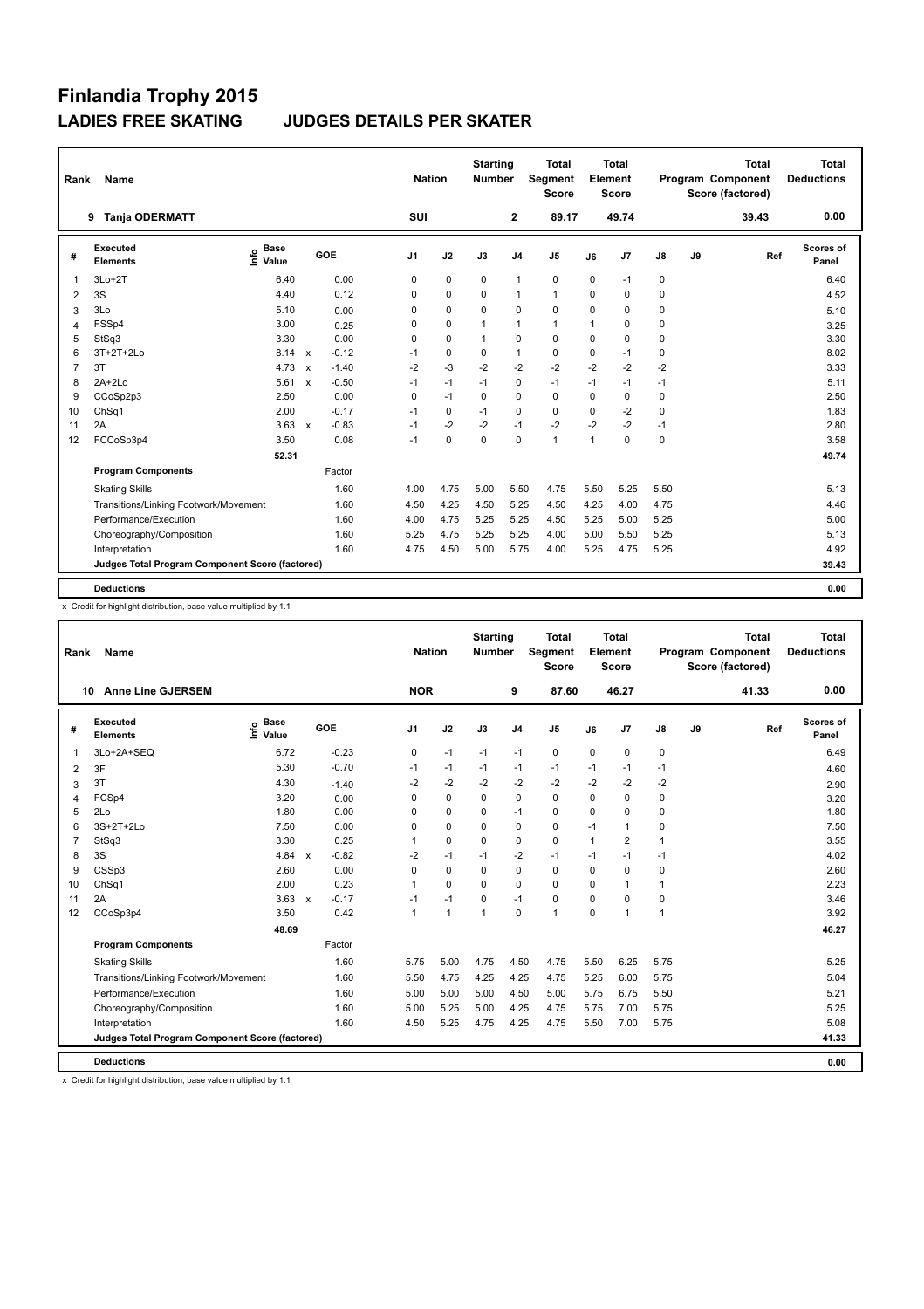| Rank           | Name                                            |       |                      |                           |                   | <b>Nation</b>  |              | <b>Starting</b><br><b>Number</b> |                | <b>Total</b><br>Segment<br><b>Score</b> |                | Total<br>Element<br><b>Score</b> |              |    | <b>Total</b><br>Program Component<br>Score (factored) | Total<br><b>Deductions</b> |
|----------------|-------------------------------------------------|-------|----------------------|---------------------------|-------------------|----------------|--------------|----------------------------------|----------------|-----------------------------------------|----------------|----------------------------------|--------------|----|-------------------------------------------------------|----------------------------|
|                | <b>Lutricia BOCK</b><br>11                      |       |                      |                           |                   | <b>GER</b>     |              |                                  | 15             | 86.94                                   |                | 41.31                            |              |    | 46.63                                                 | 1.00                       |
| #              | Executed<br><b>Elements</b>                     | lnfo  | <b>Base</b><br>Value |                           | GOE               | J <sub>1</sub> | J2           | J3                               | J <sub>4</sub> | J <sub>5</sub>                          | J6             | J7                               | J8           | J9 | Ref                                                   | Scores of<br>Panel         |
| $\mathbf{1}$   | $3Lz + 3T <$                                    | $\,<$ | 9.00                 |                           | $-1.05$           | $-1$           | $-2$         | $-1$                             | $-2$           | $-1$                                    | $-2$           | $-1$                             | $-2$         |    |                                                       | 7.95                       |
| 2              | 3Lo                                             |       | 5.10                 |                           | 0.12              | $\Omega$       | $\Omega$     | $\Omega$                         | $\mathbf 0$    | $\mathbf{1}$                            | $\Omega$       | $\mathbf{1}$                     | 0            |    |                                                       | 5.22                       |
| 3              | FSSp3                                           |       | 2.60                 |                           | 0.17              | 1              | $\mathbf 0$  | $\Omega$                         | 0              | $\mathbf{1}$                            | $\mathbf{1}$   | $\Omega$                         | 0            |    |                                                       | 2.77                       |
| 4              | StSq3                                           |       | 3.30                 |                           | 0.25              | 1              | $\mathbf{1}$ | 1                                | $\mathbf 0$    | 0                                       | $\mathbf{1}$   | 0                                | 0            |    |                                                       | 3.55                       |
| 5              | 3F<                                             | $\,<$ | 3.70                 |                           | $-2.10$           | $-3$           | $-3$         | $-3$                             | $-3$           | $-3$                                    | $-3$           | $-3$                             | $-3$         |    |                                                       | 1.60                       |
| 6              | LSp4                                            |       | 2.70                 |                           | 0.50              | 1              | $\mathbf{1}$ | $\mathbf{1}$                     | 0              | $\mathbf{1}$                            | $\overline{2}$ | $\mathbf{1}$                     | $\mathbf{1}$ |    |                                                       | 3.20                       |
| $\overline{7}$ | 3F<<+REP                                        | <<    | 1.46                 | $\boldsymbol{\mathsf{x}}$ | $-0.90$           | $-3$           | $-3$         | $-3$                             | $-3$           | $-2$                                    | $-3$           | $-3$                             | $-3$         |    |                                                       | 0.56                       |
| 8              | ChSq1                                           |       | 2.00                 |                           | 0.23              | 0              | $\mathbf{1}$ | 0                                | $\mathbf{1}$   | 0                                       | $\mathbf{1}$   | 0                                | 0            |    |                                                       | 2.23                       |
| 9              | 3Lz<<                                           | <<    | 2.31                 | $\boldsymbol{\mathsf{x}}$ | $-0.90$           | $-3$           | $-3$         | $-3$                             | $-3$           | $-2$                                    | $-3$           | $-3$                             | $-3$         |    |                                                       | 1.41                       |
| 10             | 2A+1Lo+2S                                       |       | $5.61 \times$        |                           | 0.00              | $\Omega$       | $\mathbf 0$  | $-1$                             | $\Omega$       | $\mathbf 0$                             | $\Omega$       | $\Omega$                         | $\mathbf 0$  |    |                                                       | 5.61                       |
| 11             | 2A                                              |       | 3.63                 | $\mathbf{x}$              | 0.00              | 0              | $\mathbf 0$  | $\Omega$                         | $\mathbf 0$    | $\mathbf 0$                             | $\Omega$       | $\Omega$                         | 0            |    |                                                       | 3.63                       |
| 12             | CCoSp3p4                                        |       | 3.50                 |                           | 0.08              | 0              | $\mathbf 0$  | $\Omega$                         | $\Omega$       | $\mathbf 0$                             | $\Omega$       | 1                                | $\mathbf{1}$ |    |                                                       | 3.58                       |
|                |                                                 |       | 44.91                |                           |                   |                |              |                                  |                |                                         |                |                                  |              |    |                                                       | 41.31                      |
|                | <b>Program Components</b>                       |       |                      |                           | Factor            |                |              |                                  |                |                                         |                |                                  |              |    |                                                       |                            |
|                | <b>Skating Skills</b>                           |       |                      |                           | 1.60              | 5.75           | 5.75         | 6.25                             | 5.50           | 6.75                                    | 6.00           | 5.50                             | 6.25         |    |                                                       | 5.92                       |
|                | Transitions/Linking Footwork/Movement           |       |                      |                           | 1.60              | 6.00           | 5.50         | 5.75                             | 5.00           | 6.50                                    | 5.50           | 5.25                             | 5.75         |    |                                                       | 5.63                       |
|                | Performance/Execution                           |       |                      |                           | 1.60              | 5.00           | 5.75         | 5.75                             | 5.25           | 6.75                                    | 6.00           | 5.50                             | 6.00         |    |                                                       | 5.71                       |
|                | Choreography/Composition                        |       |                      |                           | 1.60              | 6.25           | 5.50         | 5.75                             | 5.50           | 6.50                                    | 6.25           | 5.75                             | 6.25         |    |                                                       | 5.96                       |
|                | Interpretation                                  |       |                      |                           | 1.60              | 5.75           | 5.50         | 6.00                             | 5.25           | 6.50                                    | 6.00           | 6.00                             | 6.25         |    |                                                       | 5.92                       |
|                | Judges Total Program Component Score (factored) |       |                      |                           |                   |                |              |                                  |                |                                         |                |                                  |              |    |                                                       | 46.63                      |
|                | <b>Deductions</b>                               |       |                      |                           | $-1.00$<br>Falls: |                |              |                                  |                |                                         |                |                                  |              |    |                                                       | $-1.00$                    |

< Under-rotated jump << Downgraded jump x Credit for highlight distribution, base value multiplied by 1.1 REP Jump repetition

| Rank           | <b>Name</b>                                     |                                  |                         | <b>Nation</b>  |              | <b>Starting</b><br><b>Number</b> |                | <b>Total</b><br>Segment<br><b>Score</b> |              | <b>Total</b><br>Element<br><b>Score</b> |      |    | <b>Total</b><br>Program Component<br>Score (factored) | <b>Total</b><br><b>Deductions</b> |
|----------------|-------------------------------------------------|----------------------------------|-------------------------|----------------|--------------|----------------------------------|----------------|-----------------------------------------|--------------|-----------------------------------------|------|----|-------------------------------------------------------|-----------------------------------|
|                | 12 Anni JÄRVENPÄÄ                               |                                  |                         | <b>FIN</b>     |              |                                  | 8              | 83.78                                   |              | 43.49                                   |      |    | 42.29                                                 | 2.00                              |
| #              | Executed<br><b>Elements</b>                     | <b>Base</b><br>e Base<br>⊆ Value | GOE                     | J <sub>1</sub> | J2           | J3                               | J <sub>4</sub> | J <sub>5</sub>                          | J6           | J7                                      | J8   | J9 | Ref                                                   | Scores of<br>Panel                |
| 1              | 3Lz                                             | 6.00                             | 0.70                    | 0              | $\mathbf{1}$ | $\mathbf{1}$                     | $\mathbf{1}$   | $\mathbf{1}$                            | $\mathbf{1}$ | 1                                       | 1    |    |                                                       | 6.70                              |
| 2              | $2A+3T$                                         | 7.60                             | $-1.40$                 | $-2$           | $-2$         | $-2$                             | $-1$           | $-2$                                    | $-3$         | $-2$                                    | $-2$ |    |                                                       | 6.20                              |
| 3              | FSSp4                                           | 3.00                             | 0.17                    |                | 0            | $\mathbf{1}$                     | $\mathbf{1}$   | 0                                       | 0            | 0                                       | 0    |    |                                                       | 3.17                              |
| $\overline{4}$ | 3S                                              | 4.40                             | $-2.10$                 | -3             | $-3$         | $-3$                             | $-3$           | $-3$                                    | $-3$         | $-3$                                    | $-3$ |    |                                                       | 2.30                              |
| 5              | 3F                                              | 5.30                             | $-2.10$                 | $-3$           | $-3$         | $-3$                             | $-3$           | $-3$                                    | $-3$         | $-3$                                    | $-3$ |    |                                                       | 3.20                              |
| 6              | 3S+2T+2Lo                                       | 7.50                             | 0.12                    | $\Omega$       | $\mathbf 0$  | $\Omega$                         | $\mathbf 0$    | $\mathbf{1}$                            | $\Omega$     | $\mathbf{1}$                            | 0    |    |                                                       | 7.62                              |
| $\overline{7}$ | LSp1                                            | 1.50                             | $-0.25$                 | $-1$           | $-1$         | 0                                | 0              | $-1$                                    | $-1$         | $-1$                                    | $-1$ |    |                                                       | 1.25                              |
| 8              | 2T                                              | 1.43                             | 0.00<br>$\mathsf{x}$    | 0              | $\mathbf 0$  | 0                                | $\mathbf 0$    | $\mathbf 0$                             | $\Omega$     | 0                                       | 0    |    |                                                       | 1.43                              |
| 9              | StSq2                                           | 2.60                             | 0.42                    | 0              | $\mathbf{1}$ |                                  | 1              | $\mathbf{1}$                            | 1            | 1                                       | 0    |    |                                                       | 3.02                              |
| 10             | ChSq1                                           | 2.00                             | 0.47                    | 0              | $\mathbf{1}$ | $\mathbf{1}$                     | $\mathbf 0$    | $\mathbf{1}$                            | $\mathbf{1}$ | 1                                       | 0    |    |                                                       | 2.47                              |
| 11             | 2A                                              | 3.63                             | $-0.50$<br>$\mathbf{x}$ | $-1$           | $-1$         | $-1$                             | $-1$           | $-1$                                    | $-1$         | $-1$                                    | $-1$ |    |                                                       | 3.13                              |
| 12             | CCoSp3p3                                        | 3.00                             | 0.00                    | $\Omega$       | $\Omega$     | $\Omega$                         | $\Omega$       | $\Omega$                                | $\Omega$     | $\Omega$                                | 0    |    |                                                       | 3.00                              |
|                |                                                 | 47.96                            |                         |                |              |                                  |                |                                         |              |                                         |      |    |                                                       | 43.49                             |
|                | <b>Program Components</b>                       |                                  | Factor                  |                |              |                                  |                |                                         |              |                                         |      |    |                                                       |                                   |
|                | <b>Skating Skills</b>                           |                                  | 1.60                    | 5.50           | 5.75         | 5.00                             | 5.50           | 5.00                                    | 5.25         | 5.25                                    | 5.50 |    |                                                       | 5.33                              |
|                | Transitions/Linking Footwork/Movement           |                                  | 1.60                    | 4.50           | 5.25         | 4.25                             | 5.75           | 5.00                                    | 5.00         | 4.75                                    | 4.75 |    |                                                       | 4.88                              |
|                | Performance/Execution                           |                                  | 1.60                    | 5.00           | 5.50         | 5.25                             | 6.00           | 5.50                                    | 5.25         | 5.75                                    | 5.25 |    |                                                       | 5.42                              |
|                | Choreography/Composition                        |                                  | 1.60                    | 4.75           | 5.75         | 5.00                             | 5.50           | 5.50                                    | 5.50         | 5.50                                    | 5.25 |    |                                                       | 5.38                              |
|                | Interpretation                                  |                                  | 1.60                    | 4.50           | 5.75         | 5.25                             | 5.75           | 5.50                                    | 5.50         | 5.25                                    | 5.25 |    |                                                       | 5.42                              |
|                | Judges Total Program Component Score (factored) |                                  |                         |                |              |                                  |                |                                         |              |                                         |      |    |                                                       | 42.29                             |
|                | <b>Deductions</b>                               |                                  | $-2.00$<br>Falls:       |                |              |                                  |                |                                         |              |                                         |      |    |                                                       | $-2.00$                           |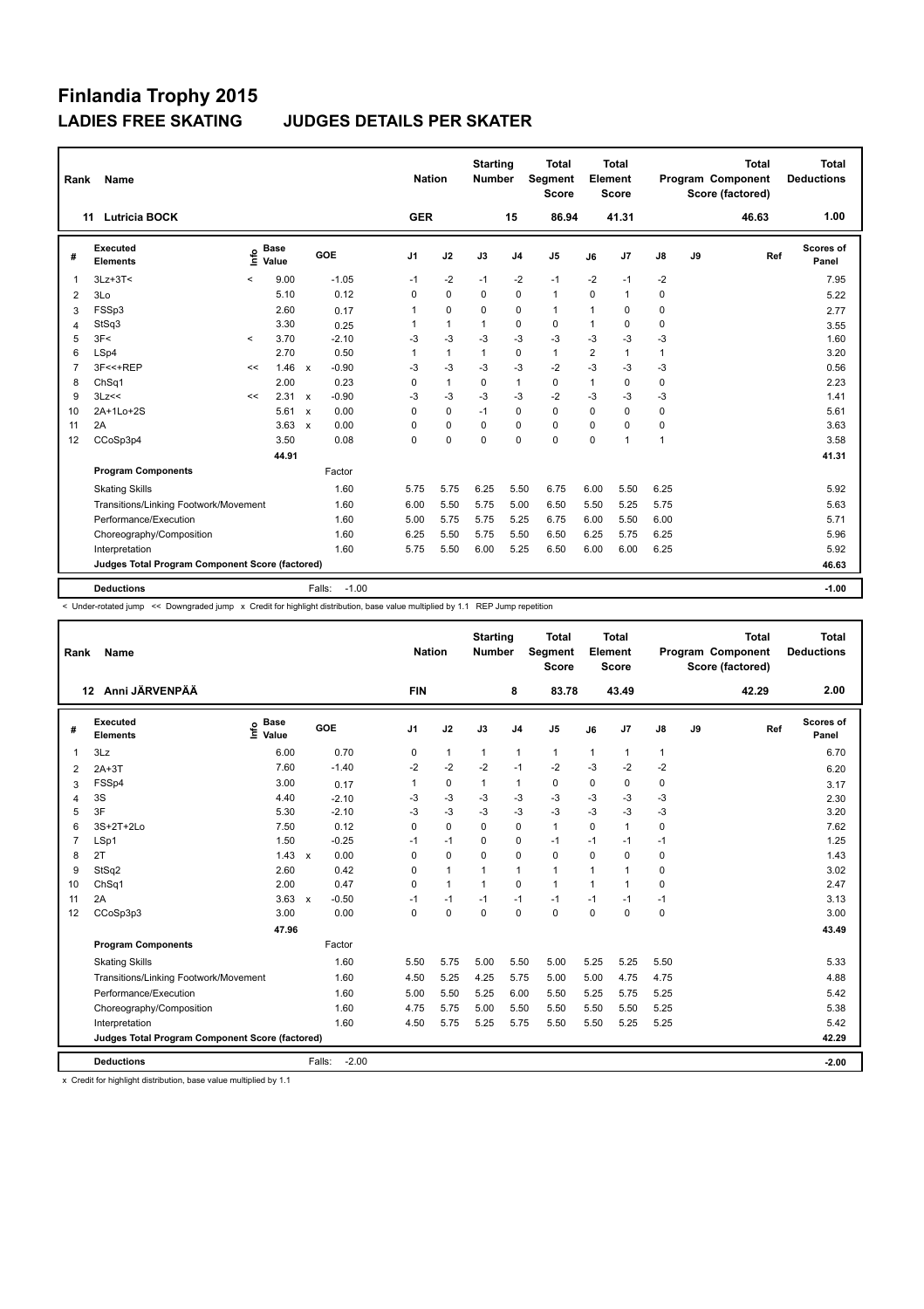| Rank           | <b>Name</b>                                     |                            |                           |         | <b>Nation</b>  |              | <b>Starting</b><br><b>Number</b> |                | <b>Total</b><br><b>Segment</b><br><b>Score</b> |             | <b>Total</b><br>Element<br><b>Score</b> |              |    | <b>Total</b><br>Program Component<br>Score (factored) | <b>Total</b><br><b>Deductions</b> |
|----------------|-------------------------------------------------|----------------------------|---------------------------|---------|----------------|--------------|----------------------------------|----------------|------------------------------------------------|-------------|-----------------------------------------|--------------|----|-------------------------------------------------------|-----------------------------------|
|                | <b>Camilla GJERSEM</b><br>13                    |                            |                           |         | <b>NOR</b>     |              |                                  | $\overline{7}$ | 82.13                                          |             | 41.99                                   |              |    | 41.14                                                 | 1.00                              |
| #              | Executed<br><b>Elements</b>                     | <b>Base</b><br>۴ů<br>Value | GOE                       |         | J <sub>1</sub> | J2           | J3                               | J <sub>4</sub> | J <sub>5</sub>                                 | J6          | J7                                      | J8           | J9 | Ref                                                   | <b>Scores of</b><br>Panel         |
| 1              | 2T                                              | 1.30                       |                           | $-0.10$ | $-1$           | 0            | 0                                | $-1$           | 0                                              | $-1$        | 0                                       | $-1$         |    |                                                       | 1.20                              |
| 2              | 3Lo+2T+2Lo                                      | 8.20                       |                           | 0.00    | 0              | $\mathbf 0$  | $\Omega$                         | $\mathbf 0$    | $\mathbf 0$                                    | 0           | 0                                       | $\mathbf 0$  |    |                                                       | 8.20                              |
| 3              | 3T                                              | 4.30                       |                           | 0.00    | 0              | $\mathbf 0$  | 0                                | $-1$           | $\mathbf 0$                                    | 0           | 0                                       | 0            |    |                                                       | 4.30                              |
| $\overline{4}$ | CCSp4                                           | 3.20                       |                           | 0.50    | 1              | $\mathbf{1}$ | 1                                | $\overline{1}$ | $\mathbf{1}$                                   | 1           | $\mathbf{1}$                            | $\mathbf{1}$ |    |                                                       | 3.70                              |
| 5              | 3S                                              | 4.40                       |                           | $-2.10$ | $-3$           | $-3$         | $-3$                             | $-3$           | $-3$                                           | $-3$        | $-3$                                    | $-3$         |    |                                                       | 2.30                              |
| 6              | 3S+REP                                          | 3.08                       |                           | 0.00    | $-1$           | 0            | 0                                | 0              | 0                                              | 0           | 0                                       | 0            |    |                                                       | 3.08                              |
| $\overline{7}$ | CCoSp3p3                                        | 3.00                       |                           | 0.25    | 0              | $\mathbf{1}$ | 1                                | 0              | $\mathbf{1}$                                   | 0           | 1                                       | 0            |    |                                                       | 3.25                              |
| 8              | 2A                                              | 3.63                       | $\mathbf{x}$              | 0.00    | 0              | $\mathbf 0$  | $\Omega$                         | $\mathbf 0$    | $-1$                                           | $\mathbf 0$ | 0                                       | 0            |    |                                                       | 3.63                              |
| 9              | 2F+2A+SEQ                                       | 4.58                       | $\boldsymbol{\mathsf{x}}$ | $-0.42$ | $-2$           | $-1$         | $-1$                             | $\mathbf 0$    | $-1$                                           | $\mathbf 0$ | $-1$                                    | $-1$         |    |                                                       | 4.16                              |
| 10             | StSq2                                           | 2.60                       |                           | 0.17    | $\Omega$       | $\mathbf{1}$ | $\Omega$                         | $-1$           | $\mathbf{1}$                                   | $\Omega$    | $\Omega$                                | 1            |    |                                                       | 2.77                              |
| 11             | ChSq1                                           | 2.00                       |                           | 0.23    | 0              | $\mathbf{1}$ | 0                                | 0              | $\mathbf{1}$                                   | 0           | $\blacktriangleleft$                    | 0            |    |                                                       | 2.23                              |
| 12             | FCCoSp2p4                                       | 3.00                       |                           | 0.17    | 0              | $\mathbf 0$  | 1                                | $\Omega$       | $\mathbf 0$                                    | $-1$        | 1                                       | $\mathbf{1}$ |    |                                                       | 3.17                              |
|                |                                                 | 43.29                      |                           |         |                |              |                                  |                |                                                |             |                                         |              |    |                                                       | 41.99                             |
|                | <b>Program Components</b>                       |                            |                           | Factor  |                |              |                                  |                |                                                |             |                                         |              |    |                                                       |                                   |
|                | <b>Skating Skills</b>                           |                            |                           | 1.60    | 4.50           | 4.50         | 4.50                             | 4.25           | 5.00                                           | 5.00        | 5.75                                    | 5.50         |    |                                                       | 4.83                              |
|                | Transitions/Linking Footwork/Movement           |                            |                           | 1.60    | 5.50           | 4.75         | 4.00                             | 4.25           | 5.00                                           | 4.75        | 5.50                                    | 5.75         |    |                                                       | 4.96                              |
|                | Performance/Execution                           |                            |                           | 1.60    | 5.00           | 5.50         | 4.75                             | 4.50           | 5.25                                           | 5.50        | 6.25                                    | 5.75         |    |                                                       | 5.29                              |
|                | Choreography/Composition                        |                            |                           | 1.60    | 5.25           | 5.75         | 4.25                             | 4.75           | 5.50                                           | 5.50        | 6.00                                    | 5.75         |    |                                                       | 5.42                              |
|                | Interpretation                                  |                            |                           | 1.60    | 5.00           | 5.50         | 4.25                             | 4.50           | 5.25                                           | 5.25        | 5.75                                    | 5.75         |    |                                                       | 5.21                              |
|                | Judges Total Program Component Score (factored) |                            |                           |         |                |              |                                  |                |                                                |             |                                         |              |    |                                                       | 41.14                             |
|                | <b>Deductions</b>                               |                            | Falls:                    | $-1.00$ |                |              |                                  |                |                                                |             |                                         |              |    |                                                       | $-1.00$                           |

x Credit for highlight distribution, base value multiplied by 1.1 REP Jump repetition

| <b>Name</b>                 |                                                             |                                                            |                                                 |              |               |                | <b>Total</b><br><b>Score</b>     |              |                |                                         |               | <b>Total</b> | <b>Total</b><br><b>Deductions</b>            |
|-----------------------------|-------------------------------------------------------------|------------------------------------------------------------|-------------------------------------------------|--------------|---------------|----------------|----------------------------------|--------------|----------------|-----------------------------------------|---------------|--------------|----------------------------------------------|
| <b>Juulia TURKKILA</b>      |                                                             |                                                            | <b>FIN</b>                                      |              |               | 6              | 81.62                            |              | 37.68          |                                         |               | 43.94        | 0.00                                         |
| Executed<br><b>Elements</b> | <b>Base</b>                                                 | GOE                                                        | J <sub>1</sub>                                  | J2           | J3            | J <sub>4</sub> | J <sub>5</sub>                   | J6           | J7             | $\mathsf{J}8$                           | $\mathsf{J9}$ |              | Scores of<br>Panel                           |
| $3T+3T$                     | 8.60                                                        | $-1.05$                                                    | $-2$                                            | $-1$         | $-1$          | $-1$           | $-2$                             | $-2$         | $-1$           | $-2$                                    |               |              | 7.55                                         |
| 2F                          | 1.90                                                        | 0.00                                                       | 0                                               | $\mathbf 0$  | $\mathbf{1}$  | 0              | $\Omega$                         | $\Omega$     | $\Omega$       | 0                                       |               |              | 1.90                                         |
| $1Lo+2T$                    | 1.80                                                        | $-0.03$                                                    | $-1$                                            | 0            | 0             | 0              | 0                                | 0            | $-1$           | 0                                       |               |              | 1.77                                         |
| 2A                          | 3.30                                                        | 0.00                                                       | 0                                               | $\mathbf 0$  | 0             | $\mathbf 0$    | $-1$                             | 0            | 1              | 0                                       |               |              | 3.30                                         |
| LSp4                        | 2.70                                                        | 0.50                                                       | 0                                               | $\mathbf{1}$ | $\mathbf{1}$  | $\mathbf{1}$   | $\mathbf{1}$                     | 1            | 1              | $\mathbf{1}$                            |               |              | 3.20                                         |
| FCSp4                       | 3.20                                                        | 0.33                                                       | 1                                               | $\mathbf 0$  | 0             | $\mathbf 0$    | $\mathbf{1}$                     | $\mathbf{1}$ | 1              | 1                                       |               |              | 3.53                                         |
| 1Lo                         | 0.55                                                        | $-0.08$<br>$\mathsf{x}$                                    | $-1$                                            | $-1$         | $\Omega$      | $-1$           | $-1$                             | $-1$         | $\mathbf 0$    | $-1$                                    |               |              | 0.47                                         |
| $2S+2T$                     | 2.86                                                        | $-0.20$<br>$\boldsymbol{\mathsf{x}}$                       | $-1$                                            | $-1$         | $-1$          | $-1$           | $-1$                             | 0            | $-1$           | $-1$                                    |               |              | 2.66                                         |
| ChSq1                       | 2.00                                                        | 0.58                                                       | 1                                               | $\mathbf{1}$ | 1             | $\mathbf 0$    | $\mathbf 0$                      | 1            | $\mathbf 1$    | 1                                       |               |              | 2.58                                         |
| 2A                          | 3.63                                                        | 0.33<br>$\boldsymbol{\mathsf{x}}$                          |                                                 | $\mathbf 0$  | $\mathbf 0$   | $\mathbf 0$    | $\mathbf{1}$                     | 1            | 1              | 1                                       |               |              | 3.96                                         |
| StSq2                       | 2.60                                                        | 0.08                                                       | 0                                               | $-1$         | $-1$          | $\Omega$       | $\mathbf{1}$                     | $\mathbf{1}$ | 1              | 0                                       |               |              | 2.68                                         |
| CCoSp3p4                    | 3.50                                                        | 0.58                                                       | $\blacktriangleleft$                            | $\mathbf{1}$ | $\mathbf{1}$  | $\Omega$       | $\overline{2}$                   | $\mathbf{1}$ | $\overline{1}$ | $\overline{2}$                          |               |              | 4.08                                         |
|                             | 36.64                                                       |                                                            |                                                 |              |               |                |                                  |              |                |                                         |               |              | 37.68                                        |
| <b>Program Components</b>   |                                                             | Factor                                                     |                                                 |              |               |                |                                  |              |                |                                         |               |              |                                              |
| <b>Skating Skills</b>       |                                                             | 1.60                                                       | 5.25                                            | 5.00         | 5.25          | 6.00           | 4.75                             | 5.50         | 6.25           | 6.00                                    |               |              | 5.50                                         |
|                             |                                                             | 1.60                                                       | 6.75                                            | 5.00         | 4.25          | 5.50           | 5.00                             | 5.00         | 6.00           | 5.50                                    |               |              | 5.33                                         |
| Performance/Execution       |                                                             | 1.60                                                       | 4.50                                            | 4.75         | 5.00          | 5.75           | 4.75                             | 5.50         | 6.00           | 5.50                                    |               |              | 5.21                                         |
|                             |                                                             | 1.60                                                       | 7.00                                            | 4.75         | 5.25          | 5.50           | 5.00                             | 5.75         | 6.50           | 6.00                                    |               |              | 5.67                                         |
| Interpretation              |                                                             | 1.60                                                       | 6.50                                            | 4.75         | 5.00          | 6.25           | 5.00                             | 5.75         | 7.00           | 6.00                                    |               |              | 5.75                                         |
|                             |                                                             |                                                            |                                                 |              |               |                |                                  |              |                |                                         |               |              | 43.94                                        |
|                             |                                                             |                                                            |                                                 |              |               |                |                                  |              |                |                                         |               |              | 0.00                                         |
|                             | Rank<br>14<br>Choreography/Composition<br><b>Deductions</b> | e Base<br>E Value<br>Transitions/Linking Footwork/Movement | Judges Total Program Component Score (factored) |              | <b>Nation</b> |                | <b>Starting</b><br><b>Number</b> | Segment      |                | <b>Total</b><br>Element<br><b>Score</b> |               |              | Program Component<br>Score (factored)<br>Ref |